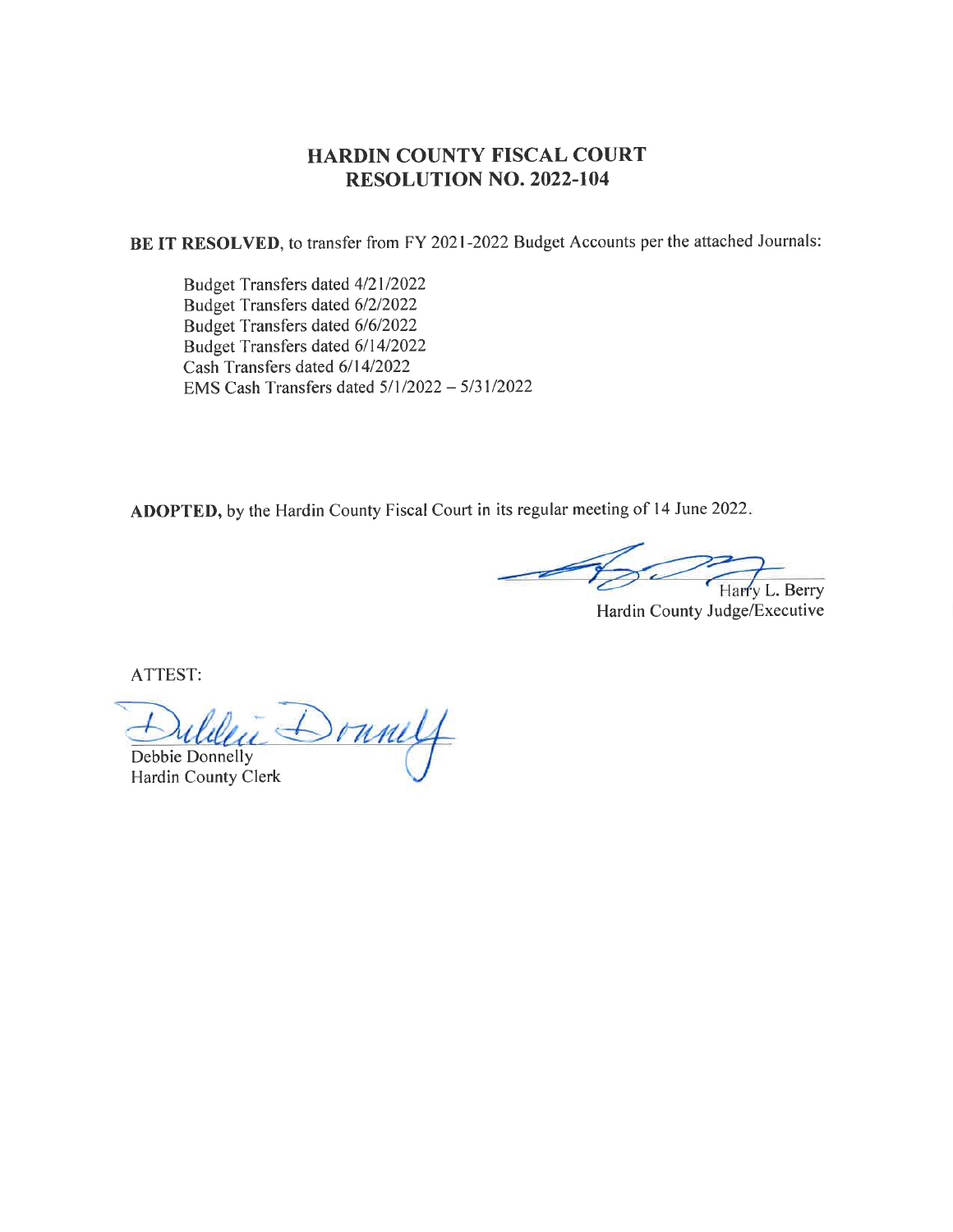| <b>Budget Transfers Journal</b><br><b>HARDIN COUNTY FISCAL COURT</b><br>APR-MAY TRANSFERS 4-21-2022<br>All Funds<br>From: 04/21/2022 To: 04/21/2022 |           |          |              |                      |                        |       |        |
|-----------------------------------------------------------------------------------------------------------------------------------------------------|-----------|----------|--------------|----------------------|------------------------|-------|--------|
| Transfer                                                                                                                                            | Ordinance | Date     | Account      | Description          |                        | Debit | Credit |
| 00000053                                                                                                                                            |           | 04/21/22 | 80-5145-202- | E-911-RETIREMENT     |                        |       | 50.00  |
| 00000053                                                                                                                                            |           | 04/21/22 | 80-5145-503- | E-911 - BANK CHARGES |                        | 50.00 |        |
|                                                                                                                                                     |           |          |              |                      | <b>Transfer Totals</b> | 50.00 | 50.00  |
|                                                                                                                                                     |           |          |              |                      | <b>Grand Totals</b>    | 50 00 | 50 00  |

i.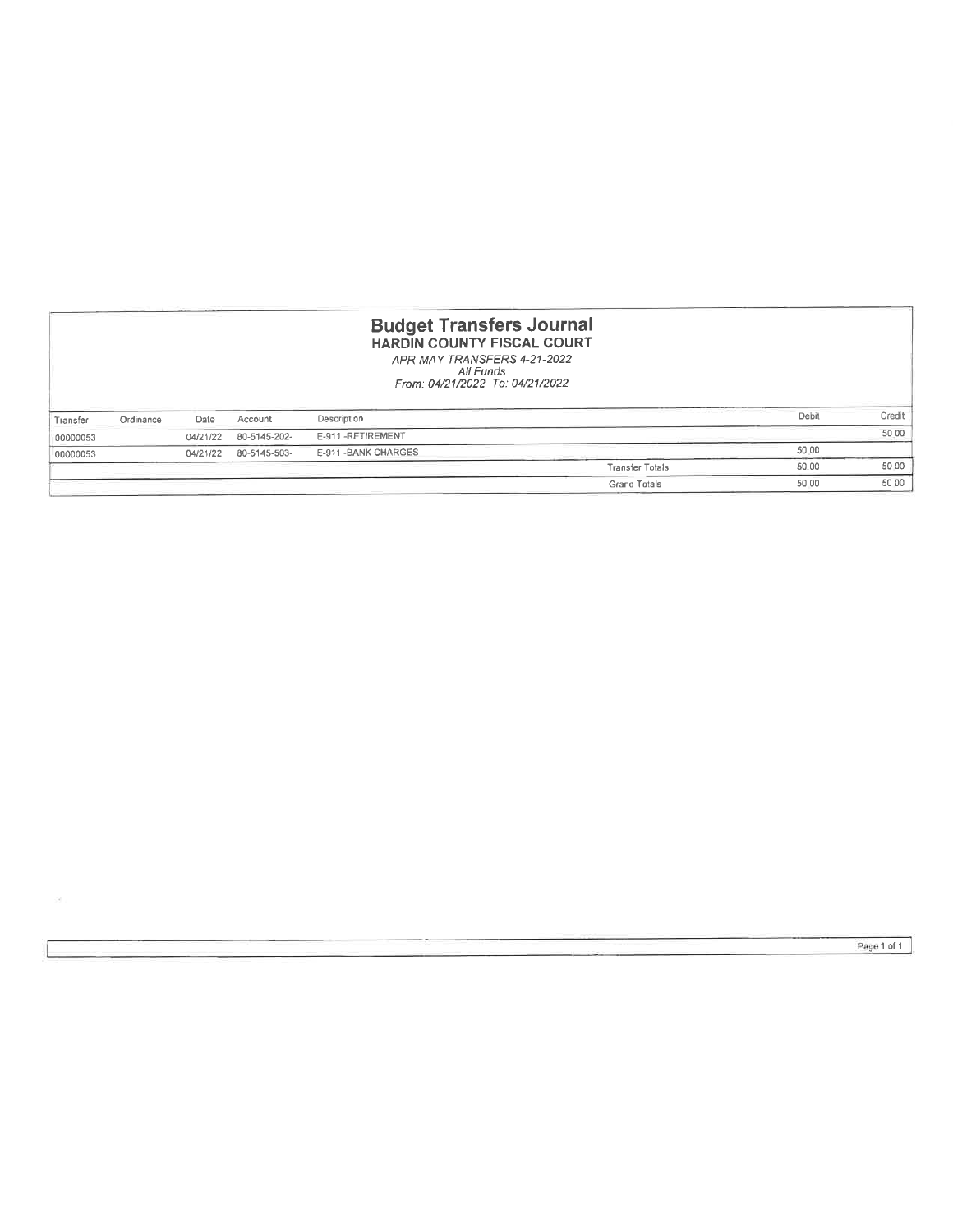|          | <b>Budget Transfers Journal</b><br><b>HARDIN COUNTY FISCAL COURT</b><br>JUNE BUDGET TRANSFERS 6-2-2022<br>All Funds<br>From: 07/01/2021 To: 06/30/2022 |          |                 |                                                    |                        |          |          |  |  |  |
|----------|--------------------------------------------------------------------------------------------------------------------------------------------------------|----------|-----------------|----------------------------------------------------|------------------------|----------|----------|--|--|--|
| Transfer | Ordinance                                                                                                                                              | Date     | Account         | Description                                        |                        | Debit    | Credit   |  |  |  |
| 00000055 |                                                                                                                                                        | 06/02/22 | 01-5140-578-008 | -1370 ROGERSVI<br>TO 01-5140-578-007 EMS -UT-COV2- |                        |          | 4.07     |  |  |  |
| 00000055 |                                                                                                                                                        | 06/02/22 | 01-5140-578-007 | FROM 01-5140-578-008EMS -UT-NOL1- -1370 ROGERSV    |                        | 4.07     |          |  |  |  |
| 00000055 |                                                                                                                                                        | 06/02/22 | 03-9400-202-    | TO 03-9100-578-008 JAIL -UT-3000-0820-0200-LGE1-DE |                        |          | 3,700 00 |  |  |  |
| 00000055 |                                                                                                                                                        | 06/02/22 | 03-9100-578-008 | FROM 03-9400-202 JAIL -RETIREMENT                  |                        | 3.700.00 |          |  |  |  |
| 00000055 |                                                                                                                                                        | 06/02/22 | 01-9400-202-001 | TO 01-9100-578-005 GEN_ADMIN_SER -UT-008986-00     |                        |          | 23 00    |  |  |  |
| 00000055 |                                                                                                                                                        | 06/02/22 | 01-9100-578-005 | FROM 01-9400-202-001 GEN ADMIN SER -RETIREMENT     |                        | 23 00    |          |  |  |  |
| 00000055 |                                                                                                                                                        | 06/02/22 | 01-9400-202-001 | TO 01-9100-578-029 GEN ADMIN SER -UT-00047985-     |                        |          | 105.00   |  |  |  |
| 00000055 |                                                                                                                                                        | 06/02/22 | 01-9100-578-029 | FROM 01-9400-202-001 GEN ADMIN SER -RETIREMENT     |                        | 105 00   |          |  |  |  |
| 00000055 |                                                                                                                                                        | 06/02/22 | 01-9400-202-001 | TO 01-9100-578-031 GEN ADMIN SER -UT-020660-00     |                        |          | 338 00   |  |  |  |
| 00000055 |                                                                                                                                                        | 06/02/22 | 01-9100-578-031 | FROM 01-9400-202-001 GEN: ADMIN SER -RETIREMENT    |                        | 338.00   |          |  |  |  |
|          |                                                                                                                                                        |          |                 |                                                    | <b>Transfer Tolals</b> | 4.170.07 | 4.170.07 |  |  |  |
|          |                                                                                                                                                        |          |                 |                                                    | <b>Grand Tolals</b>    | 4.170.07 | 4.170.07 |  |  |  |

 $\frac{1}{4}$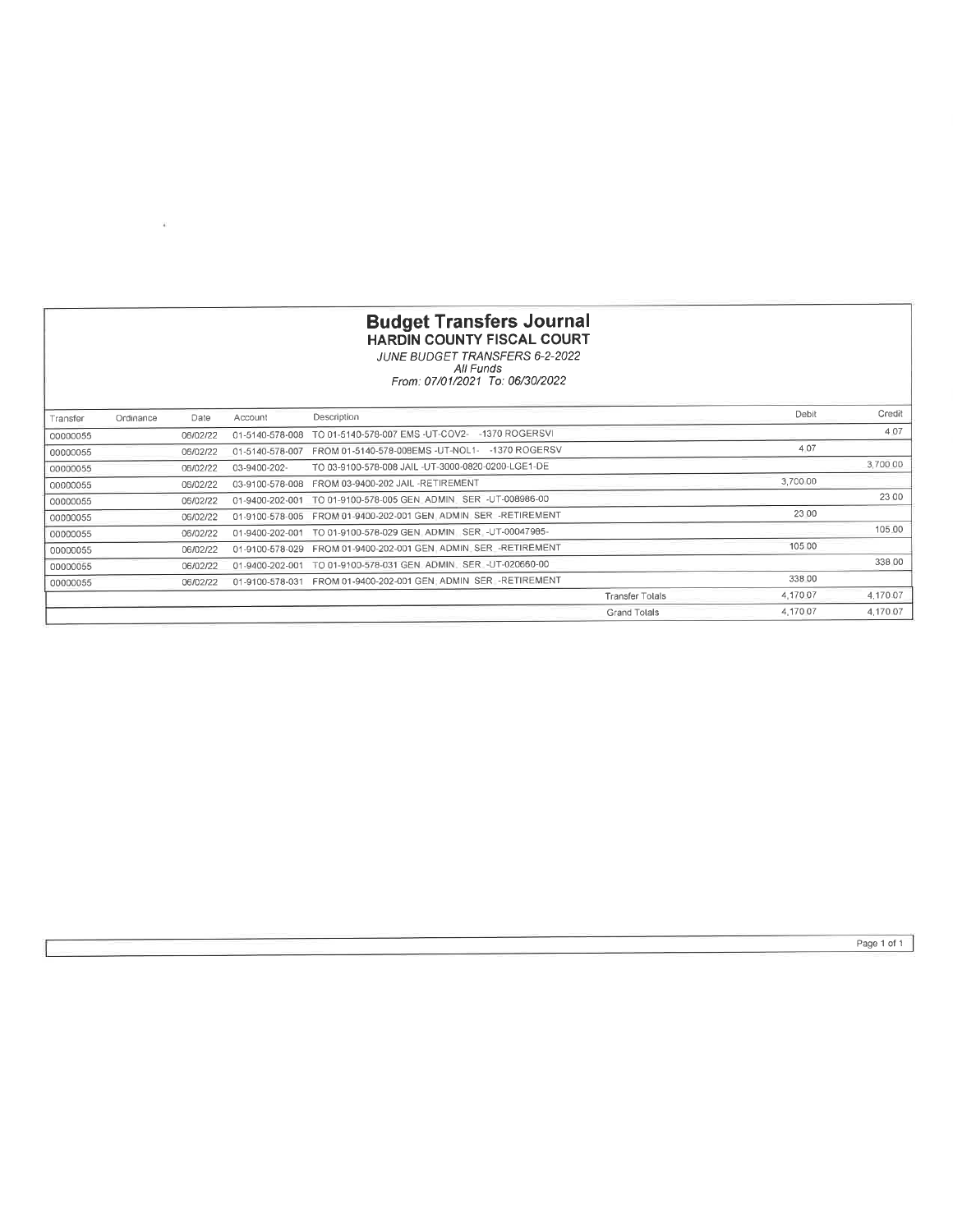#### HARDIN COUNTY FISCAL COURT

JUNE BUDGET TRANSFERS 6-6.2022 All Funds From: 07/01/2021 To: 06/30/2022

| Transfer | Ordinance | Date     | Account         | Description                                                      | Debit | Credit      |
|----------|-----------|----------|-----------------|------------------------------------------------------------------|-------|-------------|
| 00000054 |           | 06/06/22 | 01-5020-578-002 | TO 01-5020-573-003 CORONER -TEL-BLC3-734-1442-                   |       | 30 00       |
| 00000054 |           | 06/06/22 | 01-5020-573-003 | CORONER -TEL-BLC3-734-1442-IPAD                                  | 30 00 |             |
| 00000054 |           | 06/06/22 | 01-5020-578-002 | TO 01-5020-573-004 CORONER -TEL-BLC3-734-1701-IPAD               |       | 40 00       |
| 00000054 |           | 06/06/22 | 01-5020-573-004 | FROM 01-5020-578-002 CORONER -UT-HCWD#2-00022845-1               | 40.00 |             |
| 00000054 |           | 06/06/22 | 01-5020-578-002 | TO 01-5020-573-005 CORONER -TEL-BLC3-734-1575-IPAD               |       | 30 00       |
| 00000054 |           | 06/06/22 | 01-5020-573-005 | FROM 01-5020-578-002 CORONER -UT-HCWD#2-00022845-1               | 30.00 |             |
| 00000054 |           | 06/06/22 | 01-5020-578-003 | TO 01-5020-573-006 CORONER -TEL-BLC3-734-1882-IPAD               |       | 30.00       |
| 00000054 |           | 06/06/22 | 01-5020-573-006 | FROM 01-5020-578-003 CORONER -UT-EWG1-018604-000-1               | 30.00 |             |
| 00000054 |           | 06/06/22 | 01-5020-382-    | TO 01-5020-573-007 CORONER -TEL-BLC3-734-1739-IPAD               |       | 30:00       |
| 00000054 |           | 06/06/22 | 01-5020-573-007 | FROM 01-5020-382 CORONER -DRUG TESTING                           | 30 00 |             |
| 00000054 |           | 06/06/22 | 01-5075-445-    | TO 01-5075-573-002 ECON DEV -TEL -AT&T ASHLOCK 6                 |       | 2.00        |
| 00000054 |           | 06/06/22 |                 | 01-5075-573-002    FROM 01-5075-445    ECON DEV -OFFICE SUPPLIES | 200   |             |
| 00000054 |           | 06/06/22 | 01-5092-382-    | TO 01-5092-573-002 ENGINEERING -TEL-BLC3-706-3417-               |       | 5.50        |
| 00000054 |           | 06/06/22 | 01-5092-573-002 | FROM 01-5092-382 ENGINEERING -DRUG TESTING                       | 5 50  |             |
| 00000054 |           | 06/06/22 | 01-5092-382-    | TO 01-5092-573-005 ENGINEERING -TEL-BLC3-234-4701-               |       | 4.00        |
| 00000054 |           | 06/06/22 | 01-5092-573-005 | FROM 01-5092-382 ENGINEERING -DRUG TESTING                       | 4.00  |             |
| 00000054 |           | 06/06/22 | 01-5115-573-001 | TO 01-5115-573-002 BLDG. CODE ENF -TEL-BLC3-706-37               |       | 4.00        |
| 00000054 |           | 06/06/22 | 01-5115-573-002 | FROM 01-5115-573-001 BLDG. CODE ENF -TEL-BLC3-                   | 4.00  |             |
| 00000054 |           | 06/06/22 | 01-5140-573-012 | TO 01-5140-573-016 EMS -TEL-BLC3-734-3107 SUPERVIS               |       | 40.00       |
| 00000054 |           | 06/06/22 | 01-5140-573-016 | FROM 01-5140-573-012 EMS -TEL-BLC3-706-3829 MIFI                 | 40 00 |             |
| 00000054 |           | 06/06/22 | 02-9100-573-002 | TO 02-9100-573-001 ROAD DEPT -TEL-BLC3-735-6414-HU               |       | 425         |
| 00000054 |           | 06/06/22 | 02-9100-573-001 | FROM 02-9100-573-002 ROAD DEPT - TEL-BLC3-734-1701-              | 4 2 5 |             |
| 00000054 |           | 06/06/22 | 02-9100-573-002 | TO 02-9100-573-003 ROAD DEPT -TEL-BLC3-766-7896                  |       | 5 0 0       |
| 00000054 |           | 06/06/22 | 02-9100-573-003 | FROM 02-9100-573-002 ROAD DEPT -TEL-BLC3-734-1701-               | 5.00  |             |
| 00000054 |           | 06/06/22 | 02-9100-573-002 | TO 02-9100-573-009 ROAD DEPT -TEL-BLC3-765-9637-SI               |       | 4.25        |
| 00000054 |           | 06/06/22 | 02-9100-573-009 | FROM 02-9100-573-002 ROAD DEPT -TEL-BLC3-734-1701-               | 4.25  |             |
| 00000054 |           | 06/06/22 | 02-9100-573-002 | TO 02-9100-573-010 ROAD DEPT -TEL-BLC3-765-9355-IP               |       | 28 50       |
| 00000054 |           | 06/06/22 | 02-9100-573-010 | FROM 02-9100-573-002 ROAD DEPT -TEL-BLC3-734-1701-               | 28 50 |             |
| 00000054 |           | 06/06/22 | 02-9100-573-002 | TO 02-9100-573-011 ROAD DEPT -TEL-BLC3-765-9528-IP               |       | 28 50       |
| 00000054 |           | 06/06/22 | 02-9100-573-011 | FROM 02-9100-573-002 ROAD DEPT -TEL-BLC3-734-1701-               | 28.50 |             |
| 00000054 |           | 06/06/22 |                 | 02-9100-573-002 TO 02-9100-573-014 ROAD DEPT -TEL-BLC3           |       | 5 2 5       |
|          |           |          |                 |                                                                  |       | Page 1 of 2 |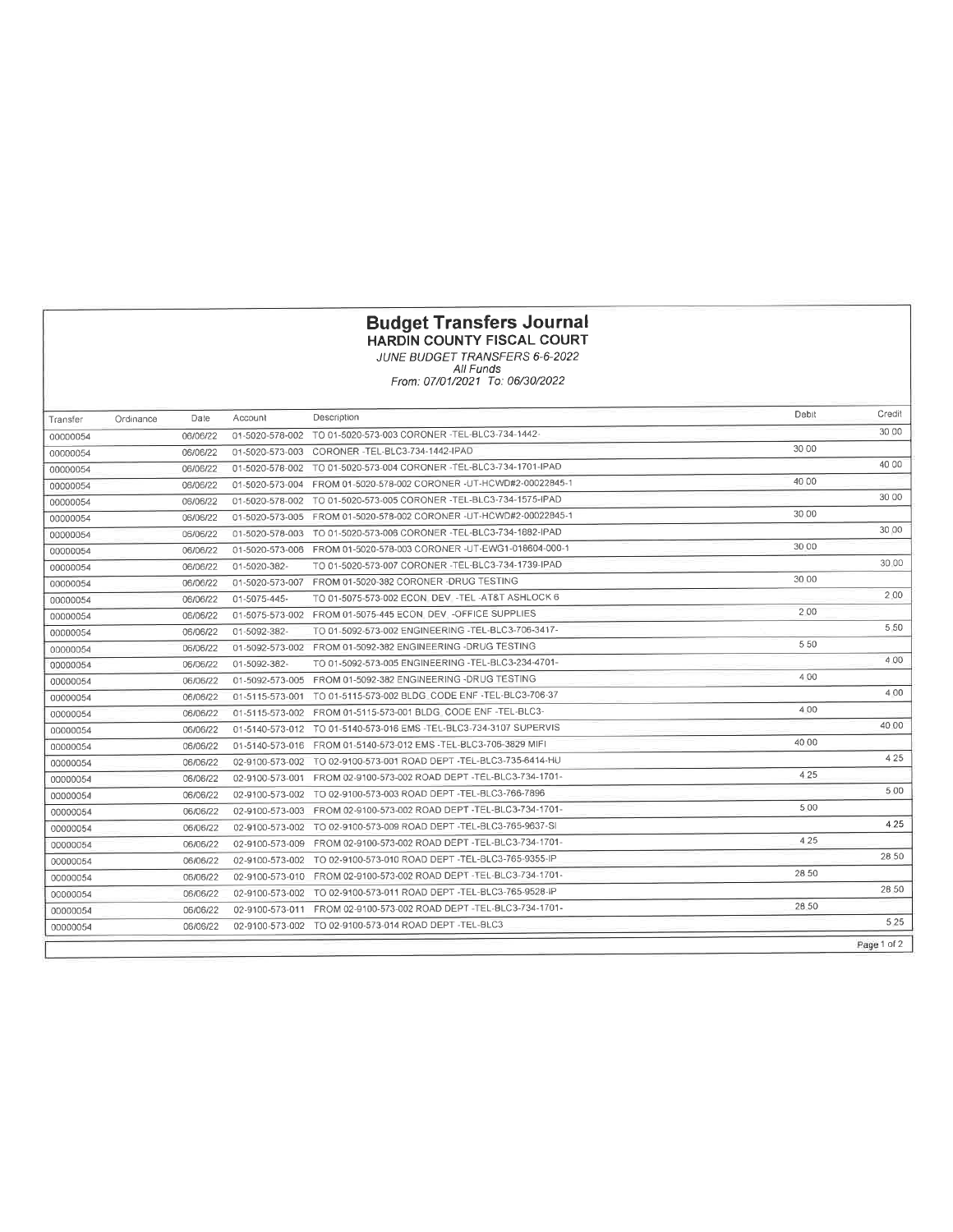#### Budget Transfers Journal HARDIN COUNTY FISCAL COURT

JUNE BUDGET IRANSFERS 6-6-2022 All Funds From: 07/01/2021 To: 06/30/2022

| Transfer | Ordinance | Date     | Account         | Description                                                   |                        | Debit      | Credit     |
|----------|-----------|----------|-----------------|---------------------------------------------------------------|------------------------|------------|------------|
| 00000054 |           | 06/06/22 | 02-9100-573-014 | FROM 02-9100-573-002 ROAD DEPT - TEL-BLC3-734-1701-           |                        | 5 2 5      |            |
| 00000054 |           | 06/06/22 | 03-9100-573-002 | TO 03-9100-573-007 JAIL -TEL-BLC3-734-1412-MAINTEN            |                        |            | 11 50      |
| 00000054 |           | 06/06/22 | 03-9100-573-007 | FROM 03-9100-573-002 JAIL -TEL-BLC3-734-1008 LINDB            |                        | 11.50      |            |
| 00000054 |           | 06/06/22 | 03-9100-573-002 | TO 03-9100-573-019 JAIL -TEL-BLC3-734-0860-TRASH              |                        |            | 11 50      |
| 00000054 |           | 06/06/22 | 03-9100-573-019 | FROM 03-9100-573-002 JAIL -TEL-BLC3-734-1008 LINDB            |                        | 11.50      |            |
| 00000054 |           | 06/06/22 | 03-9100-573-002 | TO 03-9100-573-022 JAIL -TEL-BLC3-734-0863-TRASH              |                        |            | 22 00      |
| 00000054 |           | 06/06/22 | 03-9100-573-022 | FROM 03-9100-573-002 JAIL -TEL-BLC3-734-1008 LINDB            |                        | 22 00      |            |
| 00000054 |           | 06/06/22 | 03-9100-573-002 | TO 03-9100-573-023 JAIL -TEL-BLC3-734-1408-TRASH              |                        |            | 11 50      |
| 00000054 |           | 06/06/22 | 03-9100-573-023 | FROM 03-9100-573-002 JAIL -TEL-BLC3-734-1008 LINDB            |                        | 11.50      |            |
| 00000054 |           | 06/06/22 | 80-5145-573-001 | TO 80-5145-573-005 E-911 - TEL-ATT 723-2071 WIRELES           |                        |            | 27.00      |
| 00000054 |           | 06/06/22 |                 | 80-5145-573-005 FROM 80-5145-573-001 E-911 - TEL-ATT-765-9727 |                        | 27 00      |            |
|          |           |          |                 |                                                               | <b>Transfer Tolals</b> | 374.75     | 374.75     |
| 00000056 |           | 06/06/22 | 01-5076-507-    | TO 01-6401-315-002 OTHER SERVICES -GDS MAINT SRVS             |                        |            | 113.438.00 |
| 00000056 |           | 06/06/22 | 01-9200-999-    | TO 01-6401-315-002 OTHER SERVICES -GDS MAINT SRVS             |                        |            | 100.000.00 |
| 00000056 |           | 06/06/22 | 01-5065-192-    | TO 01-5060-202 COUNTY LAW LIBRARY -RETIREMENT                 |                        |            | 149.00     |
| 00000056 |           | 06/06/22 | 01-6401-315-002 | FROM 01-5076-507 COMM SUPPORT-CONTRIBUTIONS                   |                        | 113.438.00 |            |
| 00000056 |           | 06/06/22 | 01-6401-315-002 | FROM 01-9100-999 CONTINGECY -RESERVE FOR GENERAL F            |                        | 100,000.00 |            |
| 00000056 |           | 06/06/22 | 01-5060-202-    | FROM 01-5065-192 ELECTION -OFFICERS' SALARIES                 |                        | 149.00     |            |
|          |           |          |                 |                                                               | <b>Transfer Totals</b> | 213.96175  | 213.961.75 |
|          |           |          |                 |                                                               | <b>Grand Totals</b>    | 213.961.75 | 213.961.75 |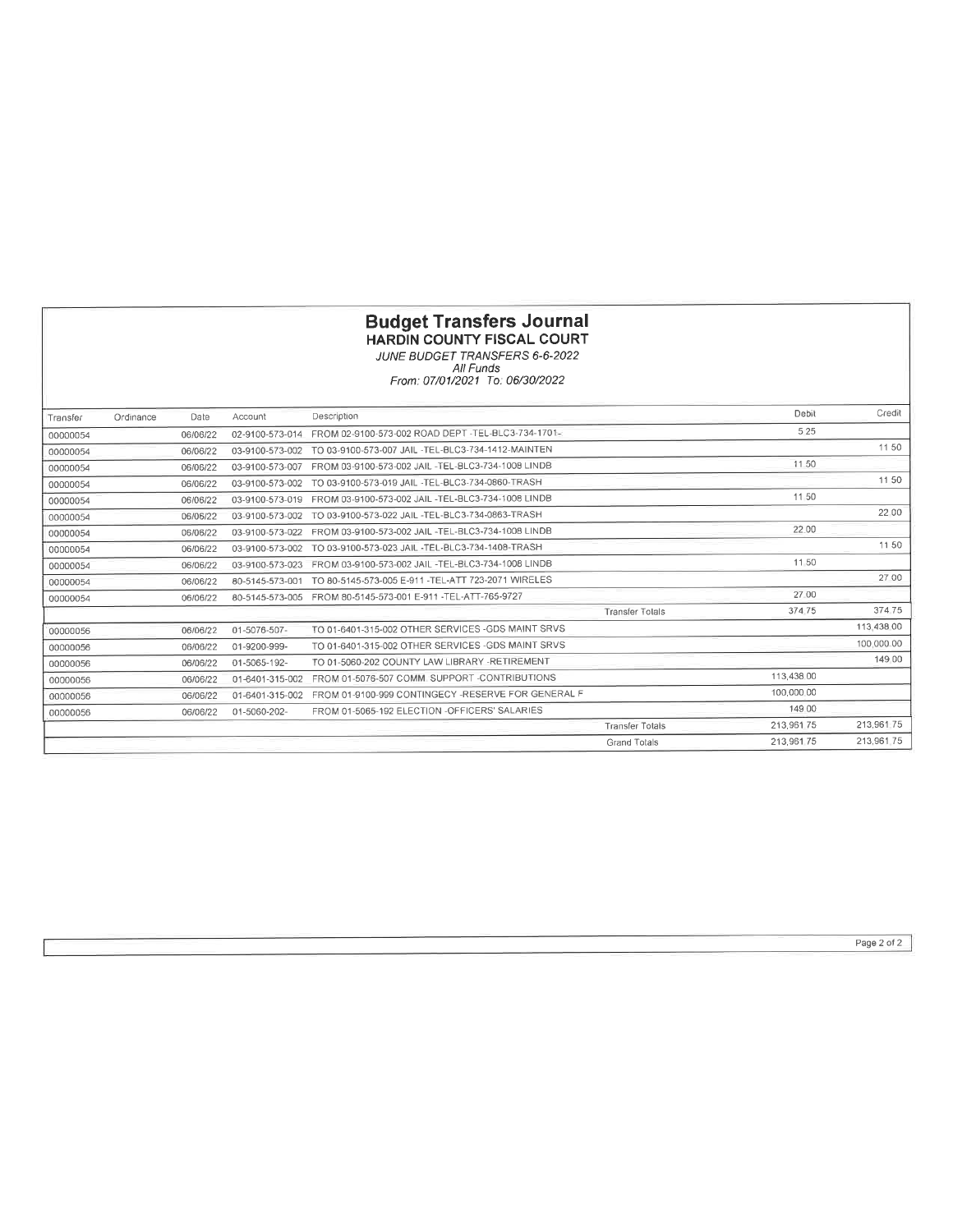### HARDIN COUNTY FISCAL COURT

JUNE BUDGET TRANSFERS 6-14-2022 All Funds Fron : 07 /01 /2021 To: 06/30/2022

| Transfer | Ordinance | Date     | Account         | Description                                         | Debit     | Credit      |
|----------|-----------|----------|-----------------|-----------------------------------------------------|-----------|-------------|
| 00000054 |           | 06/14/22 | 13-9100-548-004 | TO 13-5212-302 S/W-ADVERTISING                      |           | 1.433.15    |
| 00000054 |           | 06/14/22 | 13-5212-302-    | FROM 13-9100-548-004 S/W -E-SCRAP GRANT             | 1,433.15  |             |
| 00000054 |           | 06/14/22 | 03-5101-336-    | TO 03-5101-453 JAIL -PRISONER HYGIENE               |           | 5.000 00    |
| 00000054 |           | 06/14/22 | 03-5101-453-    | FROM 03-5101-336 JAIL -EQUIPMENT REPAIR             | 5,000 00  |             |
| 00000054 |           | 06/14/22 | 03-5101-336-    | TO 03-5101-453 JAIL -PRISONER HYGIENE               |           | 7 244 80    |
| 00000054 |           | 06/14/22 | 03-5101-453-    | FROM 03-5101-336 JAIL -EQUIPMENT REPAIR             | 7.244.80  |             |
| 00000054 |           | 06/14/22 | 03-5101-406-    | TO 03-5101-707 JAIL -FOOD SERVICE EQUIPMENT         |           | 7.000.00    |
| 00000054 |           | 06/14/22 | 03-5101-707-    | FROM 03-5101-406 JAIL -BUILDING MAINTENANCE SUPPLI  | 7,000.00  |             |
| 00000054 |           | 06/14/22 | 80-5145-566-    | TO 80-5145-569 E-911 -REGIS_CONF_& TRAINING         |           | 1.000.00    |
| 00000054 |           | 06/14/22 | 80-5145-569-    | FROM 80-5145-566 E-911 -REIMBURSEMENT               | 1,000.00  |             |
| 00000054 |           | 06/14/22 | 01-5115-398-    | TO 01-5115-340 BLDG CODE ENF -VEHICLE MAINT         |           | 74 57       |
| 00000054 |           | 06/14/22 | 01-5115-340-    | FROM 01-5115-398 BLDG. CODE ENF -CONTR SERVICES-O   | 74.57     |             |
| 00000054 |           | 06/14/22 | 01-5085-742-    | TO 01-5085-739 OCP -BLDGS_& GDS-OTHER EQUIPMENT     |           | 4.458.00    |
| 00000054 |           | 06/14/22 | 01-5085-739-    | FROM 01-5085-742 OCP -BLDGS & GDS-BLDG/CONSTRUCTI   | 4,458 00  |             |
| 00000054 |           | 06/14/22 | 02-6105-431-    | TO 02-6105-479 ROAD DEPT -TIRES & TUBES             |           | 149.00      |
| 00000054 |           | 06/14/22 | 02-6105-479-    | FROM 02-6105-431 ROAD DEPT - GENERAL CONSTRUCTION M | 149 00    |             |
| 00000054 |           | 06/14/22 | 02-6105-407-    | TO 02-6105-405-004 ROAD DEPT -DISCRETIONARY -CRA    |           | 4.681.00    |
| 00000054 |           | 06/14/22 | 02-6105-405-004 | FROM 02-6105-407 ROAD DEPT -CONCRETE                | 4.681.00  |             |
| 00000054 |           | 06/14/22 | 02-6103-446-    | TO 02-6103-725 ROAD DEPT -OFFICE EQUIPMENT          |           | 582 00      |
| 00000054 |           | 06/14/22 | 02-6103-725-    | FROM 02-6103-446 ROAD DEPT - FUNCTION SPECIFIC EQUI | 582 00    |             |
| 00000054 |           | 06/14/22 | 02-6105-471-    | TO 02-6105-455 ROAD DEPT -PETROLEUM PRODUCTS        |           | 21,000 00   |
| 00000054 |           | 06/14/22 | 02-6105-455-    | FROM 02-6105-471 ROAD DEPT -SALT                    | 21.000.00 |             |
| 00000054 |           | 06/14/22 | 02-6105-407-    | TO 02-6105-409 ROAD DEPT -CRUSHED STONE & GRAVEL    |           | 1.991 00    |
| 00000054 |           | 06/14/22 | 02-6105-409-    | FROM 02-6105-407 ROAD DEPT - CONCRETE               | 1.991.00  |             |
| 00000054 |           | 06/14/22 | 13-9100-548-001 | TO 13-5217-468 RECYCLING -OTHER SERVICES & SUPPLIE  |           | 424.51      |
| 00000054 |           | 06/14/22 | 13-5217-468-    | FROM 13-9100-548-001 S/W -RECYCLING GRANT           | 424 51    |             |
| 00000054 |           | 06/14/22 | 13-9100-548-001 | TO 13-5212-302 S/W-ADVERTISING                      |           | 408.00      |
| 00000054 |           | 06/14/22 | 13-5212-302-    | FROM 13-9100-548-001 S/W -RECYCLING GRANT           | 408 00    |             |
| 00000054 |           | 06/14/22 | 80-5145-551-    | TO 80-5145-545 E-911 - GIS MAPPING                  |           | 50.00       |
| 00000054 |           | 06/14/22 | 80-5145-545-    | FROM 80-5145-551 E-911 -ASSOCIATION DUES            | 50 00     |             |
| 00000054 |           | 06/14/22 | 80-5145-411-    | TO 80-5145-445 E-911 - OFFICE SUPPLIES              |           | 425.00      |
|          |           |          |                 |                                                     |           | Page 1 of 4 |
|          |           |          |                 |                                                     |           |             |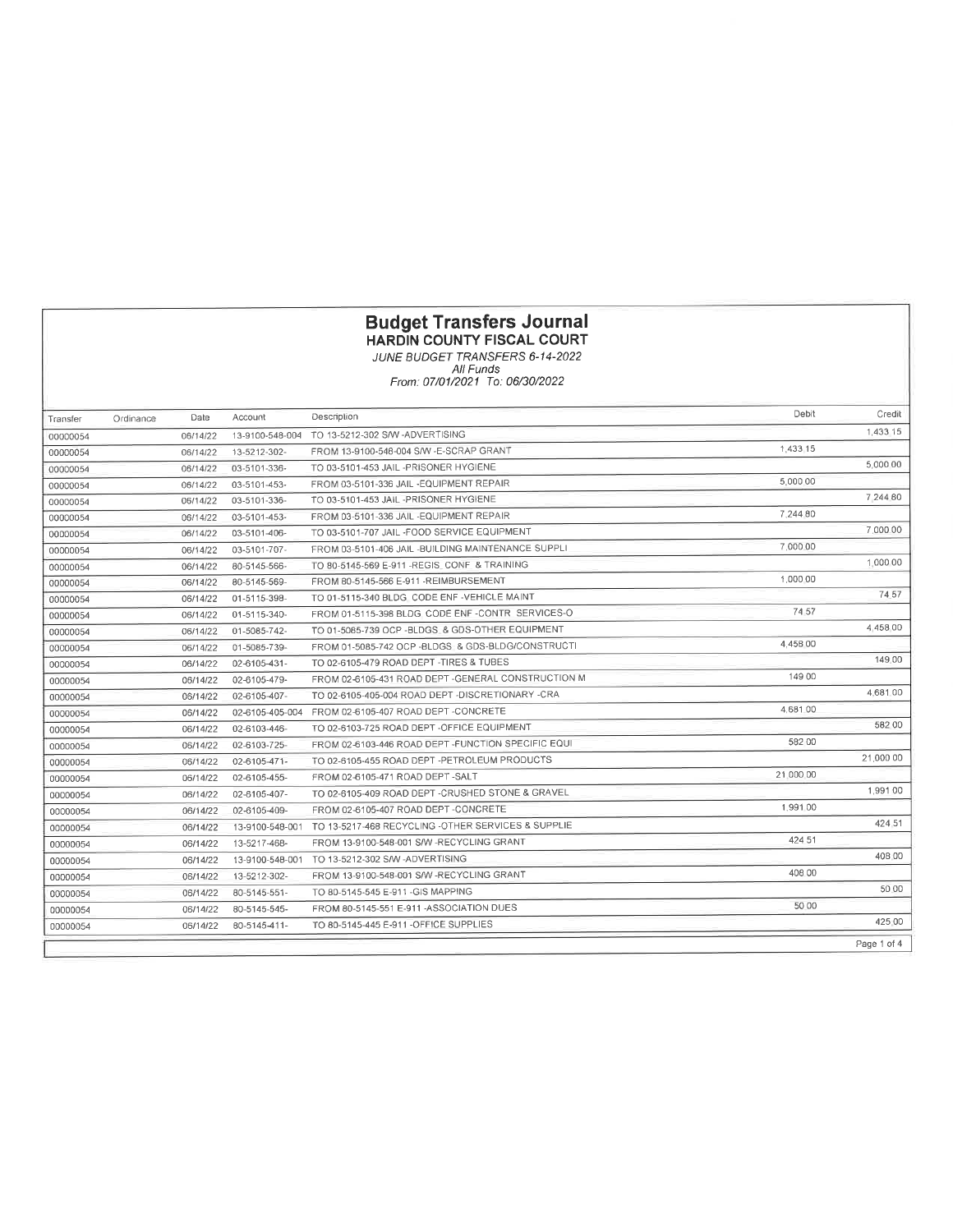#### HARDIN COUNTY FISCAL COURT

JUNE BUDGET IRANSFERS 6-14-2022 All Funds From : 07/01 /2021 To: 06/30/2022

| Transfer | Ordinance | Date     | Account      | Description                                        | Debit     | Credit      |
|----------|-----------|----------|--------------|----------------------------------------------------|-----------|-------------|
| 00000054 |           | 06/14/22 | 80-5145-445- | FROM 80-5145-411 E-911 -CUSTODIAL SUPPLIES         | 425.00    |             |
| 00000054 |           | 06/14/22 | 01-5020-340- | TO 01-5020-455 CORONER - PETROLEUM                 |           | 294 02      |
| 00000054 |           | 06/14/22 | 01-5020-455- | FROM 01-5020-340 CORONER -MAINT & REPAIR - VEHICLE | 294.02    |             |
| 00000054 |           | 06/14/22 | 01-5020-210- | TO 01-5020-548 CORONER -SPECIAL PROJECT            |           | 1.384.00    |
| 00000054 |           | 06/14/22 | 01-5020-548- | FROM 01-5020-210 CORONER - EXPENSE ALLOWANCE       | 1.384.00  |             |
| 00000054 |           | 06/14/22 | 01-5020-481- | TO 01-5020-548 CORONER -SPECIAL PROJECT            |           | 95.00       |
| 00000054 |           | 06/14/22 | 01-5020-548- | FROM 01-5020-481 CORONER -UNIFORMS                 | 95 00     |             |
| 00000054 |           | 06/14/22 | 01-5205-446- | TO 01-5205-569 ANIMAL CARE & CNTRL -REGIS , CONFER |           | 500 00      |
| 00000054 |           | 06/14/22 | 01-5205-569- | FROM 01-5205-446 ANIMAL CARE & CNTRL -MICROCHIP SU | 500 00    |             |
| 00000054 |           | 06/14/22 | 01-5140-902- | TO 01-5140-303 EMS -EMS MEDICAL DIRECTOR AGMT      |           | 349.69      |
| 00000054 |           | 06/14/22 | 01-5140-303- | FROM 01-5140-902 EMS -DISTRIBUTION APAP FEE        | 349.69    |             |
| 00000054 |           | 06/14/22 | 01-5140-902- | TO 01-5140-315 EMS -CONTR. SERV. W/ PRIVATE AGY    |           | 255.00      |
| 00000054 |           | 06/14/22 | 01-5140-315- | FROM 01-5140-902 EMS -DISTRIBUTION APAP FEE        | 255 00    |             |
| 00000054 |           | 06/14/22 | 01-5140-902- | TO 01-5140-343 EMS -MEDICAL SERVICES               |           | 360 00      |
| 00000054 |           | 06/14/22 | 01-5140-343- | FROM 01-5140-902 EMS -DISTRIBUTION APAP FEE        | 360 00    |             |
| 00000054 |           | 06/14/22 | 01-5140-902- | TO 01-5140-382 EMS -DRUG TESTING                   |           | 365.00      |
| 00000054 |           | 06/14/22 | 01-5140-382- | FROM 01-5140-902 EMS -DISTRIBUTION APAP FEE        | 365 00    |             |
| 00000054 |           | 06/14/22 | 01-5140-902- | TO 01-5140-437 EMS -LINENS                         |           | 268 64      |
| 00000054 |           | 06/14/22 | 01-5140-437- | FROM 01-5140-902 EMS -DISTRIBUTION APAP FEE        | 268 64    |             |
| 00000054 |           | 06/14/22 | 01-5140-902- | TO 01-5140-445 EMS -OFFICE SUPPLIES                |           | 58.21       |
| 00000054 |           | 06/14/22 | 01-5140-445- | FROM 01-5140-902 EMS -DISTRIBUTION APAP FEE        | 58 21     |             |
| 00000054 |           | 06/14/22 | 01-5140-902- | TO 01-5140-446 EMS -TRAINING PROGRAM MATERIALS & S |           | 27.50       |
| 00000054 |           | 06/14/22 | 01-5140-446- | FROM 01-5140-902 EMS - DISTRIBUTION APAP FEE       | 27 50     |             |
| 00000054 |           | 06/14/22 | 01-5140-902- | TO 01-5140-455 EMS -PETROLEUM PRODUCTS             |           | 17.232.06   |
| 00000054 |           | 06/14/22 | 01-5140-455- | FROM 01-5140-902 EMS -DISTRIBUTION APAP FEE        | 17,232.06 |             |
| 00000054 |           | 06/14/22 | 01-5140-902- | TO 01-5140-550 EMS -MEDICAL SUPPLIES               |           | 13.734.07   |
| 00000054 |           | 06/14/22 | 01-5140-550- | FROM 01-5140-902 EMS -DISTRIBUTION APAP FEE        | 13.734.07 |             |
| 00000054 |           | 06/14/22 | 01-5140-902- | TO 01-5140-599 EMS -MISCELLANEOUS                  |           | 7.73        |
| 00000054 |           | 06/14/22 | 01-5140-599- | FROM 01-5140-902 EMS -DISTRIBUTION APAP FEE        | 7.73      |             |
| 00000054 |           | 06/14/22 | 04-6105-405- | TO 04-6105-447 L G E A -ROAD MATERIALS             |           | 16,490 00   |
| 00000054 |           | 06/14/22 | 04-6105-447- | FROM 04-6105-405 L G E A - ASPHALT                 | 16.490.00 |             |
|          |           |          |              |                                                    |           | Page 2 of 4 |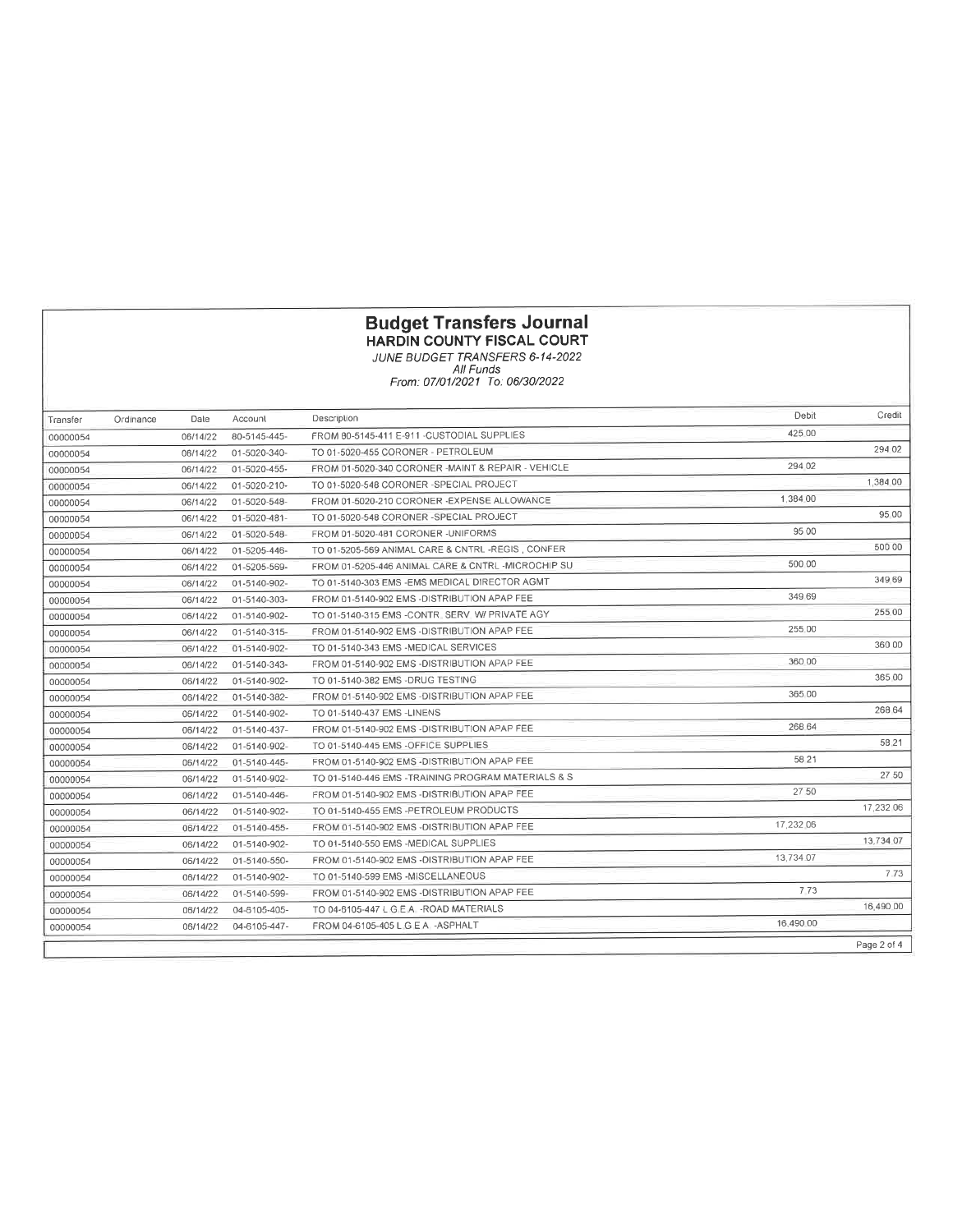#### HARDIN COUNTY FISCAL COURT

JUNE BUDGET IRANSFERS 6-14-2022 All Funds From: 07/01/2021 To: 06/30/2022

| Transfer | Ordinance | Dale     | Account         | Description                                              | Debit     | Credit    |
|----------|-----------|----------|-----------------|----------------------------------------------------------|-----------|-----------|
| 00000054 |           | 06/14/22 | 01-9100-302-    | TO 01-5080-333 COURTHOUSE -MAINTENANCE AGREEMENTS        |           | 2.00      |
| 00000054 |           | 06/14/22 | 01-5080-333-    | FROM 01-9100-302 GEN_ADMIN_SER_-ADVERTISING              | 2.00      |           |
| 00000054 |           | 06/14/22 | 01-9100-307-002 | TO 01-9100-307 GEN ADMIN SER -AUDIT SERVICES             |           | 2,528.00  |
| 00000054 |           | 06/14/22 | 01-9100-307-    | FROM 01-9100-307-002 GEN_ADMIN_SER_-AUDIT SERV           | 2,528.00  |           |
| 00000054 |           | 06/14/22 |                 | 01-9100-307-002 TO 01-9100-332 GEN ADMIN SER -LEGAL FEES |           | 16.104.00 |
| 00000054 |           | 06/14/22 | 01-9100-332-    | FROM 01-9100-307-002 GEN. ADMIN. SER. - AUDIT SERV       | 16,104.00 |           |
| 00000054 |           | 06/14/22 | 01-5115-703-    | TO 01-5115-455 BLDG CODE ENF -PETROLEUM PRODUCTS         |           | 250.00    |
| 00000054 |           | 06/14/22 | 01-5115-455-    | FROM 01-5115-703 BLDG, CODE ENF -COMMUNICATION EQU       | 250.00    |           |
| 00000054 |           | 06/14/22 | 01-5115-599-    | TO 01-5115-455 BLDG, CODE ENF -PETROLEUM PRODUCTS        |           | 250.00    |
| 00000054 |           | 06/14/22 | 01-5115-455-    | FROM 01-5115-599 BLDG CODE ENF -MISCELLANEOUS            | 250.00    |           |
| 00000054 |           | 06/14/22 | 01-5205-446-    | TO 01-5205-315 ANIMAL CARE & CNTRL -CONTRACT W/PRI       |           | 500 00    |
| 00000054 |           | 06/14/22 | 01-5205-315-    | FROM 01-5205-446 ANIMAL CARE & CNTRL -MICROCHIP SU       | 500.00    |           |
| 00000054 |           | 06/14/22 | 80-5145-703-    | TO 80-5145-336 E-911 -MAINT & REPAIR - EQUIPMENT         |           | 2,600 00  |
| 00000054 |           | 06/14/22 | 80-5145-336-    | FROM 80-5145-703 E-911 - COMMUNICATION EQUIPMENT         | 2,600 00  |           |
| 00000054 |           | 06/14/22 | 01-5020-725-    | TO 01-5020-446 CORONER -FUNCTION SPEC EQUIP & SU         |           | 63 02     |
| 00000054 |           | 06/14/22 | 01-5020-446-    | FROM 01-5020-725 CORONER -OFFICE EQUIPMENT               | 63 02     |           |
| 00000054 |           | 06/14/22 | 01-5020-569-    | TO 01-5020-446 CORONER - FUNCTION SPEC EQUIP & SU        |           | 302 72    |
| 00000054 |           | 06/14/22 | 01-5020-446-    | FROM 01-5020-569 CORONER -REGISTRATIONS CONF. &          | 302 72    |           |
| 00000054 |           | 06/14/22 | 01-5020-481-    | TO 01-5020-446 CORONER -FUNCTION SPEC EQUIP & SU         |           | 299 10    |
| 00000054 |           | 06/14/22 | 01-5020-446-    | FROM 01-5020-481 CORONER -UNIFORMS                       | 299 10    |           |
| 00000054 |           | 06/14/22 | 01-5020-315-    | TO 01-5020-446 CORONER -FUNCTION SPEC EQUIP & SU         |           | 656 05    |
| 00000054 |           | 06/14/22 | 01-5020-446-    | FROM 01-5020-315 CORONER -CONTRACTS W/PRIVATE AGEN       | 656.05    |           |
| 00000054 |           | 06/14/22 | 01-5020-599-    | TO 01-5020-446 CORONER - FUNCTION SPEC, EQUIP. & SU      |           | 129 41    |
| 00000054 |           | 06/14/22 | 01-5020-446-    | FROM 01-5020-599 CORONER -MISCELLANEOUS                  | 129 41    |           |
| 00000054 |           | 06/14/22 | 03-9400-202-    | TO 03-5101-455 JAIL -PETROLEUM PRODUCTS                  |           | 2.650 00  |
| 00000054 |           | 06/14/22 | 03-5101-455-    | FROM 03-9400-202 JAIL -RETIREMENT                        | 2,650 00  |           |
| 00000054 |           | 06/14/22 | 01-5115-382-    | TO 01-5115-340 BLDG. CODE ENF -VEHICLE MAINT             |           | 18.00     |
| 00000054 |           | 06/14/22 | 01-5115-340-    | FROM 01-5115-382 BLDG. CODE ENF -DRUG TESTING            | 18 00     |           |
| 00000054 |           | 06/14/22 | 03-5101-334-    | TO 03-5101-455 JAIL -PETROLEUM PRODUCTS                  |           | 5.000 00  |
| 00000054 |           | 06/14/22 | 03-5101-455-    | FROM 03-5101-334 JAIL -BUILDING REPAIR                   | 5,000 00  |           |
| 00000054 |           | 06/14/22 | 01-5020-344-    | TO 01-5020-446 CORONER - FUNCTION SPEC. EQUIP. & SU      |           | 98.00     |
|          |           |          |                 |                                                          |           |           |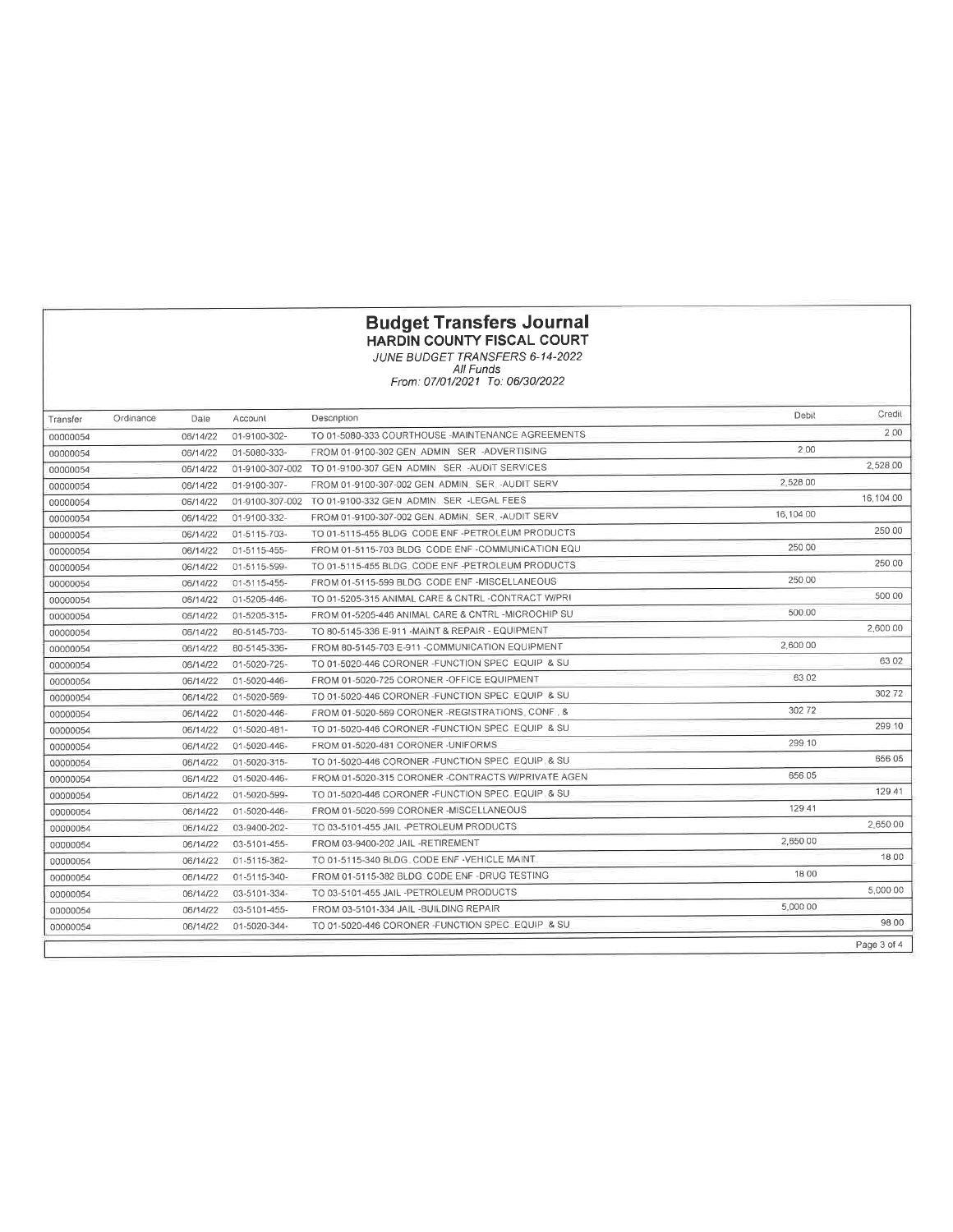|          |           |          |              | <b>Budget Transfers Journal</b><br><b>HARDIN COUNTY FISCAL COURT</b><br>JUNE BUDGET TRANSFERS 6-14-2022<br>All Funds<br>From: 07/01/2021 To: 06/30/2022 |                        |            |            |
|----------|-----------|----------|--------------|---------------------------------------------------------------------------------------------------------------------------------------------------------|------------------------|------------|------------|
| Transfer | Ordinance | Date     | Account      | Description                                                                                                                                             |                        | Debit      | Credit     |
| 00000054 |           | 06/14/22 | 01-5020-446- | FROM 01-5020-344 CORONER -PAUPER BURIALS                                                                                                                |                        | 98.00      |            |
|          |           |          |              |                                                                                                                                                         | <b>Transfer Totals</b> | 138,792.25 | 138,792 25 |
|          |           |          |              |                                                                                                                                                         | <b>Grand Totals</b>    | 138,792.25 | 138,792.25 |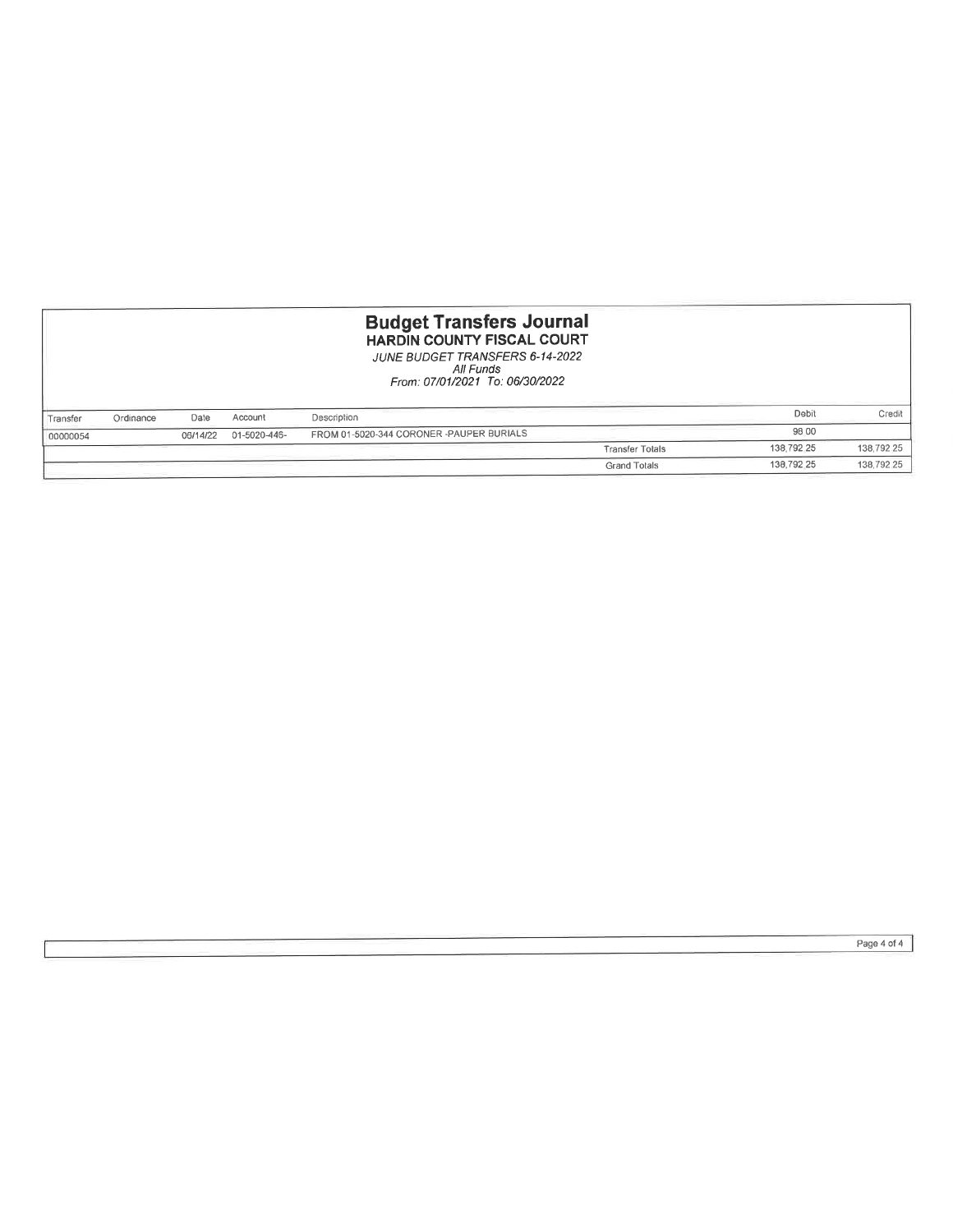| <b>Cash Transfers Journal</b><br><b>HARDIN COUNTY FISCAL COURT</b><br>JUNE SW ESCROW 6-2022<br>Solid Waste<br>From: 06/01/2022 To: 06/14/2022 |           |          |                 |                                  |                        |          |          |
|-----------------------------------------------------------------------------------------------------------------------------------------------|-----------|----------|-----------------|----------------------------------|------------------------|----------|----------|
| Transfer                                                                                                                                      | Ordinance | Date     | Account         | Description                      |                        | Debit    | Credit   |
|                                                                                                                                               | 00000297  | 06/14/22 | $13 - 1000 - -$ | <b>TRANSFER TO Solid Waste</b>   |                        |          | 8,750 00 |
|                                                                                                                                               | 00000297  | 06/14/22 | $13-1100-$      | <b>TRANSFER FROM Solid Waste</b> |                        | 8,750.00 |          |
|                                                                                                                                               |           |          |                 |                                  | <b>Transfer Totals</b> | 8.750.00 | 8,750.00 |
|                                                                                                                                               |           |          |                 |                                  | <b>Grand Totals</b>    | 8,750 00 | 8,75000  |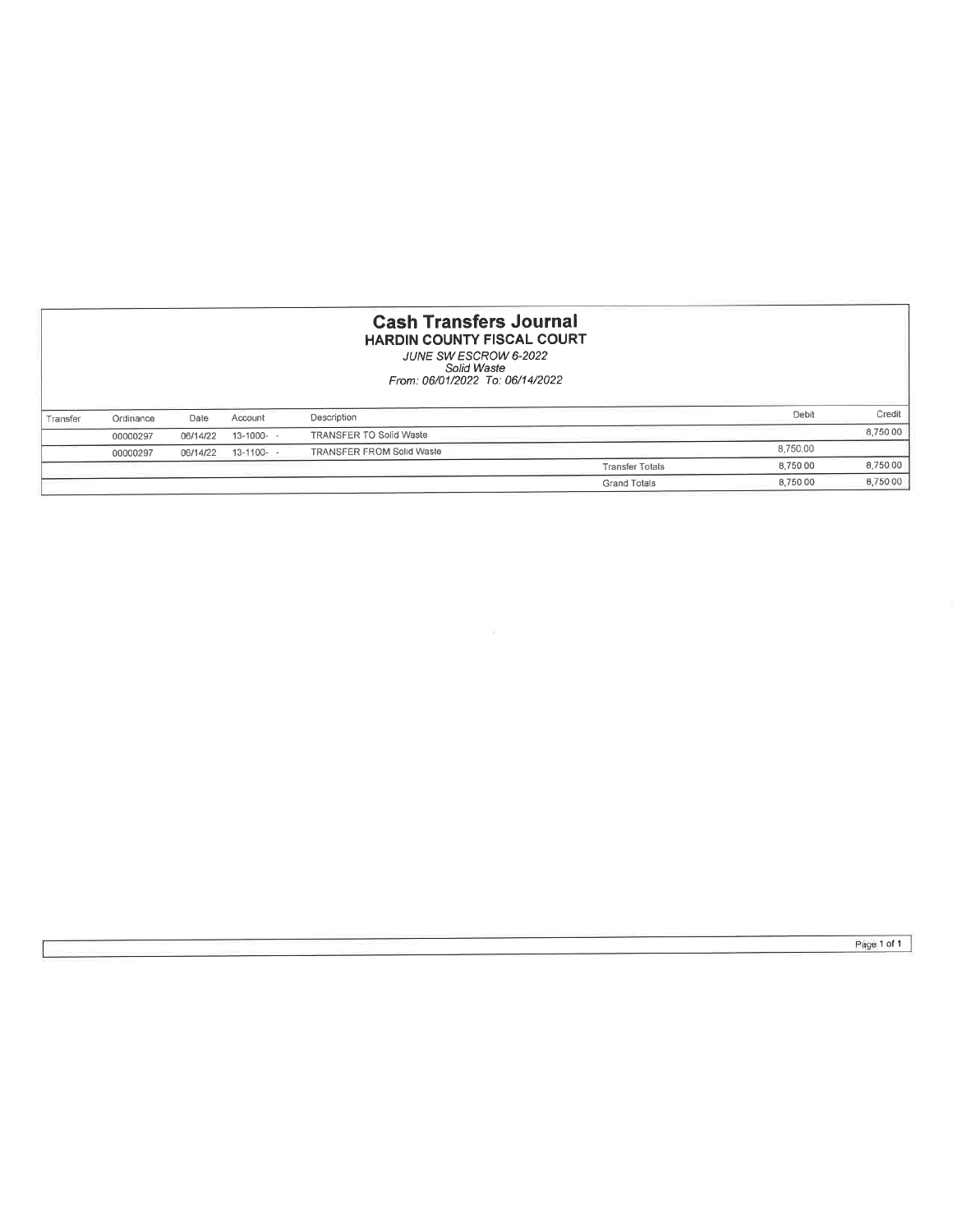## Cash Transfers Journal HARDIN COUNTY FISCAL COURT

May EMS Cash Transfers 05-2022 General From: 05/01 /2022 To: 05/31 /2022

| Transfer | Ordinance | Dale     | Account         | Description                  |                        | Debit      | Credit      |
|----------|-----------|----------|-----------------|------------------------------|------------------------|------------|-------------|
| 05022022 | 00000266  | 05/02/22 | $01-1000 -$     | <b>TRANSFER FROM General</b> |                        | 19 286 13  |             |
|          |           |          |                 |                              | <b>Transfer Totals</b> | 19.286 13  | 0.00        |
| 05032022 | 00000267  | 05/03/22 | $01-1000 -$     | <b>TRANSFER FROM General</b> |                        | 27,229.27  |             |
| 05032022 | 00000275  | 05/03/22 | $01-1000-$      | <b>TRANSFER FROM General</b> |                        | 246 37     |             |
|          |           |          |                 |                              | <b>Transfer Totals</b> | 27,475 64  | 0.00        |
| 05042022 | 00000269  | 05/04/22 | $01-1000 -$     | <b>TRANSFER FROM General</b> |                        | 19 9 24 77 |             |
|          |           |          |                 |                              | <b>Transfer Totals</b> | 19,924.77  | 0.00        |
| 05052022 | 00000270  | 05/05/22 | $01-1000 -$     | <b>TRANSFER FROM General</b> |                        | 28,716 04  |             |
|          |           |          |                 |                              | <b>Transfer Totals</b> | 28,716 04  | 0.00        |
| 05062022 | 00000271  | 05/06/22 | $01-1000-$      | <b>TRANSFER FROM General</b> |                        | 59,883 53  |             |
| 05062022 | 00000276  | 05/06/22 | $01-1000-$      | <b>TRANSFER FROM General</b> |                        | 175.00     |             |
|          |           |          |                 |                              | <b>Transfer Totals</b> | 60.058 53  | 000         |
| 05092022 | 00000272  | 05/09/22 | $01-1000 -$     | <b>TRANSFER FROM General</b> |                        | 24,00972   |             |
|          |           |          |                 |                              | <b>Transfer Totals</b> | 24,009 72  | 0.00        |
| 05102022 | 00000273  | 05/10/22 | $01-1000 - 100$ | <b>TRANSFER FROM General</b> |                        | 20,186 37  |             |
| 05102022 | 00000277  | 05/10/22 | $01 - 1000 -$   | <b>TRANSFER FROM General</b> |                        | 5,446.51   |             |
|          |           |          |                 |                              | <b>Transfer Totals</b> | 25,632 88  | 0.00        |
| 05112022 | 00000274  | 05/11/22 | $01-1000 -$     | <b>TRANSFER FROM General</b> |                        | 21.834.22  |             |
|          |           |          |                 |                              | <b>Transfer Totals</b> | 21,834.22  | 0,00        |
| 05122022 | 00000278  | 05/12/22 | $01-1000-$      | <b>TRANSFER FROM General</b> |                        | 34.093.67  |             |
|          |           |          |                 |                              | <b>Transfer Totals</b> | 34.093.67  | 0,00        |
| 05132022 | 00000279  | 05/13/22 | $01-1000-$      | <b>TRANSFER FROM General</b> |                        | 10.103 16  |             |
|          |           |          |                 |                              | <b>Transfer Totals</b> | 10,103 16  | 0.00        |
| 05162022 | 00000280  | 05/16/22 | $01-1000 - 100$ | <b>TRANSFER FROM General</b> |                        | 19,882.80  |             |
|          |           |          |                 |                              | <b>Transfer Totals</b> | 19,882.80  | 0.00        |
| 05172022 | 00000281  | 05/17/22 | $01-1000 - 100$ | <b>TRANSFER FROM General</b> |                        | 17,657 69  |             |
|          |           |          |                 |                              | <b>Transfer Tolals</b> | 17,657.69  | 0.00        |
| 05182022 | 00000282  | 05/18/22 | $01 - 1000 - +$ | <b>TRANSFER FROM General</b> |                        | 16,394 49  |             |
|          |           |          |                 |                              | <b>Transfer Totals</b> | 16,394.49  | 0.00        |
| 05192022 | 00000284  | 05/19/22 | $01-1000 -$     | <b>TRANSFER FROM General</b> |                        | 25 622 52  |             |
|          |           |          |                 |                              | <b>Transfer Totals</b> | 25.622 52  | 0.00        |
|          |           |          |                 |                              |                        |            | Page 1 of 4 |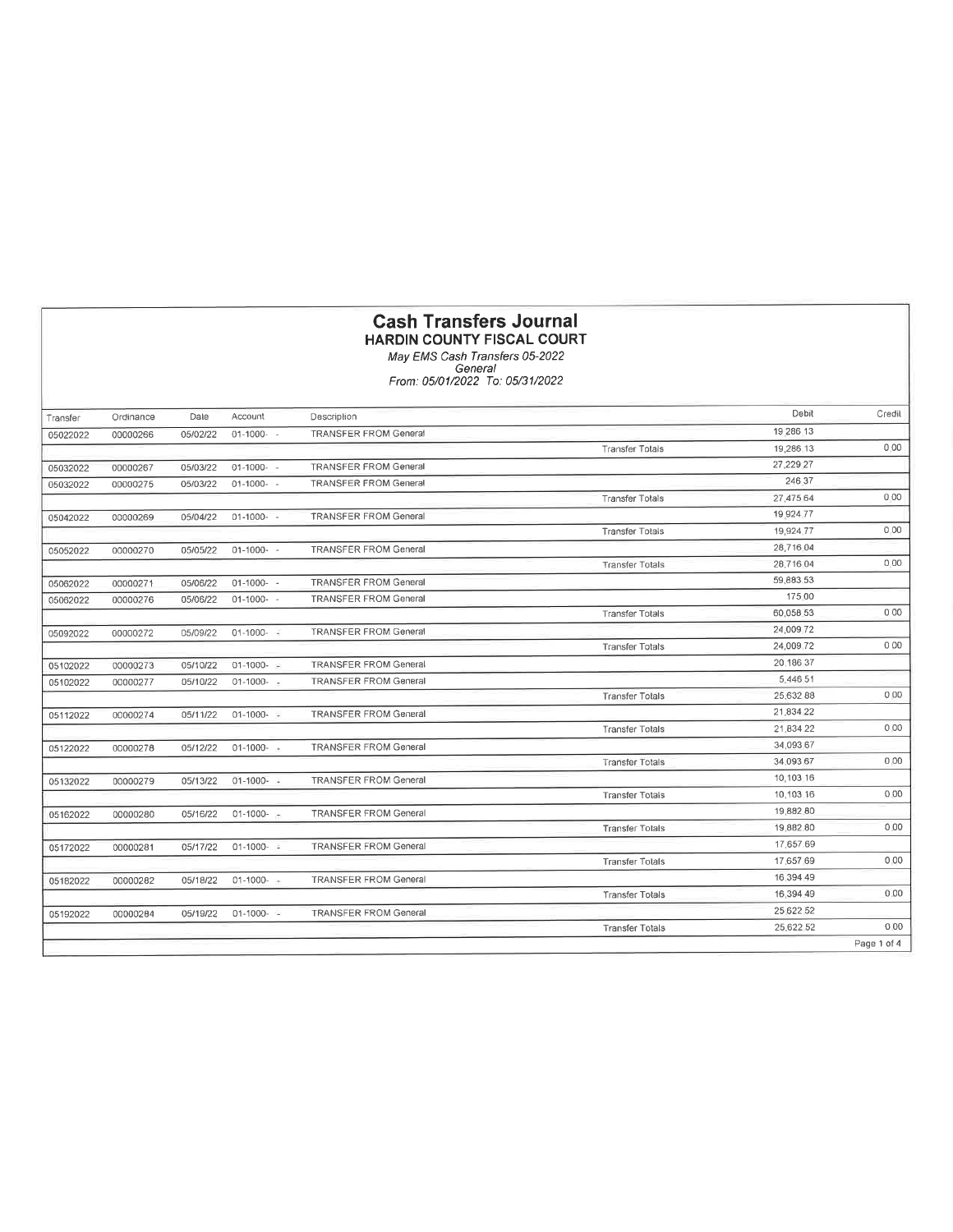|          |           |          |               | <b>Cash Transfers Journal</b>              |                        |           |             |
|----------|-----------|----------|---------------|--------------------------------------------|------------------------|-----------|-------------|
|          |           |          |               | <b>HARDIN COUNTY FISCAL COURT</b>          |                        |           |             |
|          |           |          |               | May EMS Cash Transfers 05-2022             |                        |           |             |
|          |           |          |               | General<br>From: 05/01/2022 To: 05/31/2022 |                        |           |             |
|          |           |          |               |                                            |                        |           |             |
| Transfer | Ordinance | Date     | Account       | Description                                |                        | Debil     | Credit      |
| 05202022 | 00000285  | 05/20/22 | $01-1000-$    | <b>TRANSFER FROM General</b>               |                        | 30,412 81 |             |
|          |           |          |               |                                            | <b>Transfer Totals</b> | 30,412 81 | 000         |
| 05232022 | 00000286  | 05/23/22 | $01-1000 -$   | <b>TRANSFER FROM General</b>               |                        | 14,826 38 |             |
|          |           |          |               |                                            | <b>Transfer Totals</b> | 14.826.38 | 000         |
| 05242022 | 00000287  | 05/24/22 | 01-1000-      | <b>TRANSFER FROM General</b>               |                        | 18,840 26 |             |
|          |           |          |               |                                            | <b>Transfer Totals</b> | 18,840 26 | 0,00        |
| 05252022 | 00000288  | 05/25/22 | $01 - 1000 -$ | <b>TRANSFER FROM General</b>               |                        | 30,545.82 |             |
|          |           |          |               |                                            | <b>Transfer Tolals</b> | 30,545 82 | 0.00        |
| 05262022 | 00000289  | 05/26/22 | $01-1000-$    | <b>TRANSFER FROM General</b>               |                        | 30,495 13 |             |
|          |           |          |               |                                            | <b>Transfer Totals</b> | 30,495 13 | 0,00        |
| 05272022 | 00000290  | 05/27/22 | $01-1000 - -$ | <b>TRANSFER FROM General</b>               |                        | 15,819.15 |             |
| 05272022 | 00000291  | 05/27/22 | $01-1000-$    | <b>TRANSFER FROM General</b>               |                        | 12,083.52 |             |
|          |           |          |               |                                            | <b>Transfer Tolals</b> | 27,902.67 | 0.00        |
| 05312022 | 00000292  | 05/31/22 | $01-1000-$    | <b>TRANSFER FROM General</b>               |                        | 28,956 66 |             |
|          |           |          |               |                                            | <b>Transfer Totals</b> | 28,956 66 | 0.00        |
| V0001955 | 00000266  | 05/02/22 | $01-1005 -$   | <b>TRANSFER TO General</b>                 |                        |           | 19,286 13   |
|          |           |          |               |                                            | <b>Transfer Tolals</b> | 0.00      | 19,286 13   |
| V0001956 | 00000267  | 05/03/22 | $01-1005 - 1$ | <b>TRANSFER TO General</b>                 |                        |           | 27,229 27   |
|          |           |          |               |                                            | <b>Transfer Totals</b> | 0.00      | 27,229.27   |
| V0001957 | 00000269  | 05/04/22 | $01-1005-1$   | <b>TRANSFER TO General</b>                 |                        |           | 19,924.77   |
|          |           |          |               |                                            | <b>Transfer Totals</b> | 0.00      | 19 9 24 77  |
| V0001958 | 00000270  | 05/05/22 | $01-1005 - -$ | <b>TRANSFER TO General</b>                 |                        |           | 28,716 04   |
|          |           |          |               |                                            | <b>Transfer Totals</b> | 0.00      | 28,716 04   |
| V0001959 | 00000271  | 05/06/22 | $01 - 1005 -$ | <b>TRANSFER TO General</b>                 |                        |           | 59,883.53   |
|          |           |          |               |                                            | <b>Transfer Totals</b> | 000       | 59,883.53   |
| V0001960 | 00000272  | 05/09/22 | $01-1005 - -$ | <b>TRANSFER TO General</b>                 |                        |           | 24,009 72   |
|          |           |          |               |                                            | <b>Transfer Totals</b> | 0.00      | 24,009 72   |
| V0001961 | 00000273  | 05/10/22 | $01-1005-11$  | TRANSFER TO General                        |                        |           | 20,186.37   |
|          |           |          |               |                                            | <b>Transfer Tolals</b> | 0.00      | 20,186.37   |
| V0001962 | 00000274  | 05/11/22 | $01-1005 - -$ | <b>TRANSFER TO General</b>                 |                        |           | 21,834 22   |
|          |           |          |               |                                            | <b>Transfer Totals</b> | 000       | 21,834 22   |
|          |           |          |               |                                            |                        |           | Page 2 of 4 |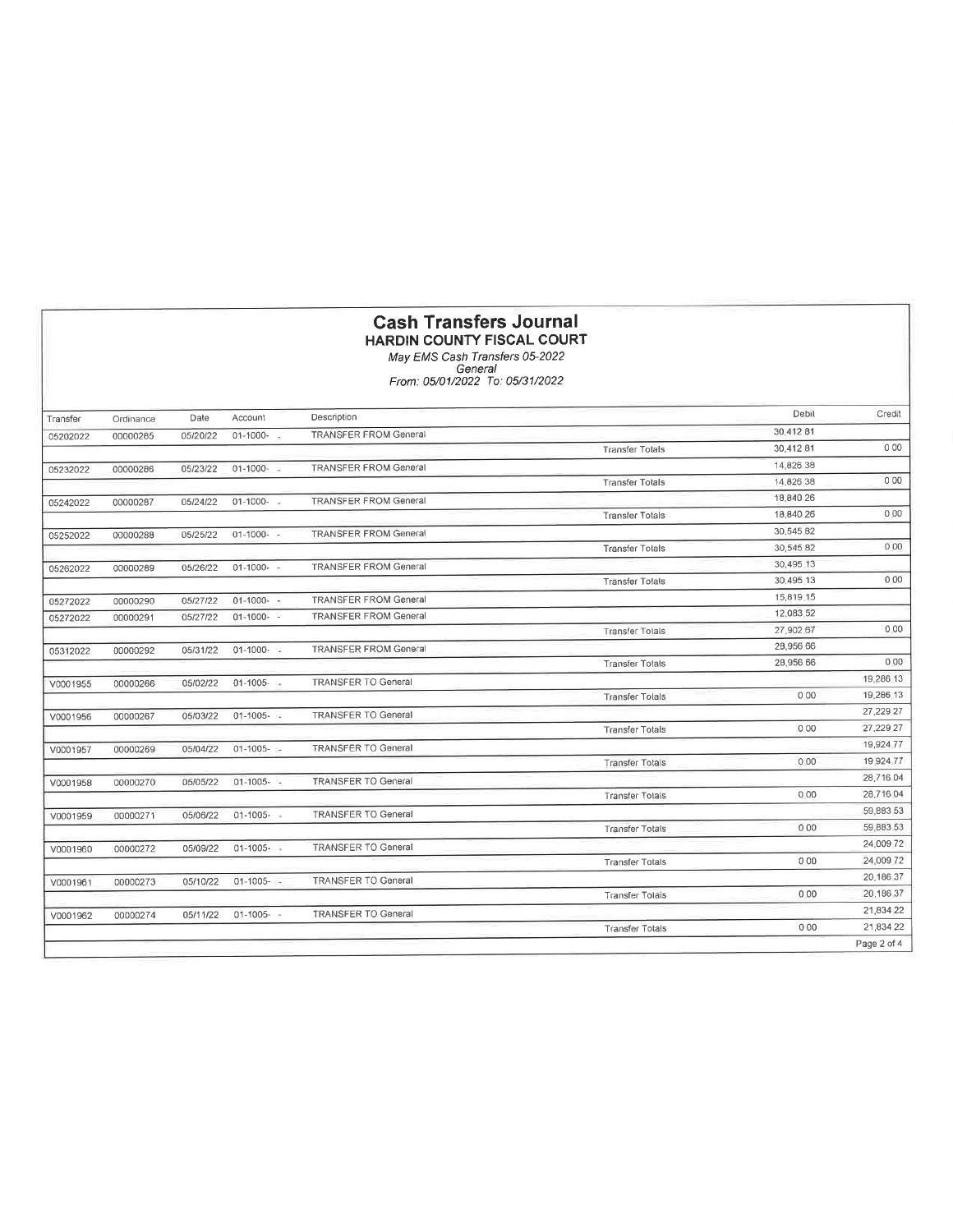## Cash Transfers Journal HARDIN COUNTY FISCAL COURT

May EMS Cash lransfers 05-2022 General From : 05/01 /2022 To: 05/31 /2022

| Transfer | Ordinance | Date     | Account         | Description                  |                        | Debil  | Credit      |
|----------|-----------|----------|-----------------|------------------------------|------------------------|--------|-------------|
| V0001963 | 00000275  | 05/03/22 | 01-1005-        | <b>TRANSFER TO General</b>   |                        |        | 246 37      |
|          |           |          |                 |                              | <b>Transfer Totals</b> | 0.00   | 246 37      |
| V0001964 | 00000276  | 05/06/22 | $01-1005 - 1$   | <b>TRANSFER TO General</b>   |                        |        | 175 00      |
| V0001964 | 00000283  | 05/17/22 | $01-1000-$      | <b>TRANSFER FROM General</b> |                        | 475.00 |             |
|          |           |          |                 |                              | <b>Transfer Totals</b> | 475 00 | 175 00      |
| V0001965 | 00000277  | 05/10/22 | $01-1005 - 1$   | <b>TRANSFER TO General</b>   |                        |        | 5,446.51    |
|          |           |          |                 |                              | <b>Transfer Totals</b> | 0.00   | 5,446 51    |
| V0001966 | 00000278  | 05/12/22 | $01-1005 - -$   | <b>TRANSFER TO General</b>   |                        |        | 34,093.67   |
|          |           |          |                 |                              | <b>Transfer Totals</b> | 000    | 34,093 67   |
| V0001967 | 00000279  | 05/13/22 | $01-1005 -$     | <b>TRANSFER TO General</b>   |                        |        | 10.103.16   |
|          |           |          |                 |                              | <b>Transfer Totals</b> | 0.00   | 10,103.16   |
| V0001968 | 00000280  | 05/16/22 | $01-1005 -$     | <b>TRANSFER TO General</b>   |                        |        | 19,882.80   |
|          |           |          |                 |                              | <b>Transfer Tolals</b> | 0.00   | 19,882,80   |
| V0001969 | 00000281  | 05/17/22 | $01-1005 -$     | <b>TRANSFER TO General</b>   |                        |        | 17,657.69   |
|          |           |          |                 |                              | <b>Transfer Totals</b> | 0.00   | 17,657.69   |
| V0001970 | 00000282  | 05/18/22 | $01-1005 -$     | <b>TRANSFER TO General</b>   |                        |        | 16.394.49   |
|          |           |          |                 |                              | <b>Transfer Tolals</b> | 0.00   | 16,394.49   |
| V0001971 | 00000283  | 05/17/22 | $01-1005 -$     | <b>TRANSFER TO General</b>   |                        |        | 475.00      |
|          |           |          |                 |                              | <b>Transfer Totals</b> | 0.00   | 475.00      |
| V0001972 | 00000284  | 05/19/22 | $01 - 1005 - -$ | <b>TRANSFER TO General</b>   |                        |        | 25.622.52   |
|          |           |          |                 |                              | <b>Transfer Totals</b> | 0.00   | 25.622 52   |
| V0001973 | 00000285  | 05/20/22 | $01-1005 -$     | <b>TRANSFER TO General</b>   |                        |        | 30.412 81   |
|          |           |          |                 |                              | <b>Transfer Totals</b> | 0.00   | 30,412.81   |
| V0001974 | 00000286  | 05/23/22 | $01 - 1005 -$   | <b>TRANSFER TO General</b>   |                        |        | 14,826 38   |
|          |           |          |                 |                              | <b>Transfer Tolals</b> | 0.00   | 14,826.38   |
| V0001975 | 00000287  | 05/24/22 | $01-1005 - -$   | <b>TRANSFER TO General</b>   |                        |        | 18,840.26   |
|          |           |          |                 |                              | <b>Transfer Tolals</b> | 0.00   | 18,840 26   |
| V0001976 | 00000288  | 05/25/22 | $01 - 1005 -$   | <b>TRANSFER TO General</b>   |                        |        | 30.545 82   |
|          |           |          |                 |                              | <b>Transfer Totals</b> | 0.00   | 30,545 82   |
| V0001977 | 00000289  | 05/26/22 | $01 - 1005 - -$ | <b>TRANSFER TO General</b>   |                        |        | 30,495 13   |
|          |           |          |                 |                              | <b>Transfer Totals</b> | 0.00   | 30,495 13   |
|          |           |          |                 |                              |                        |        | Page 3 of 4 |